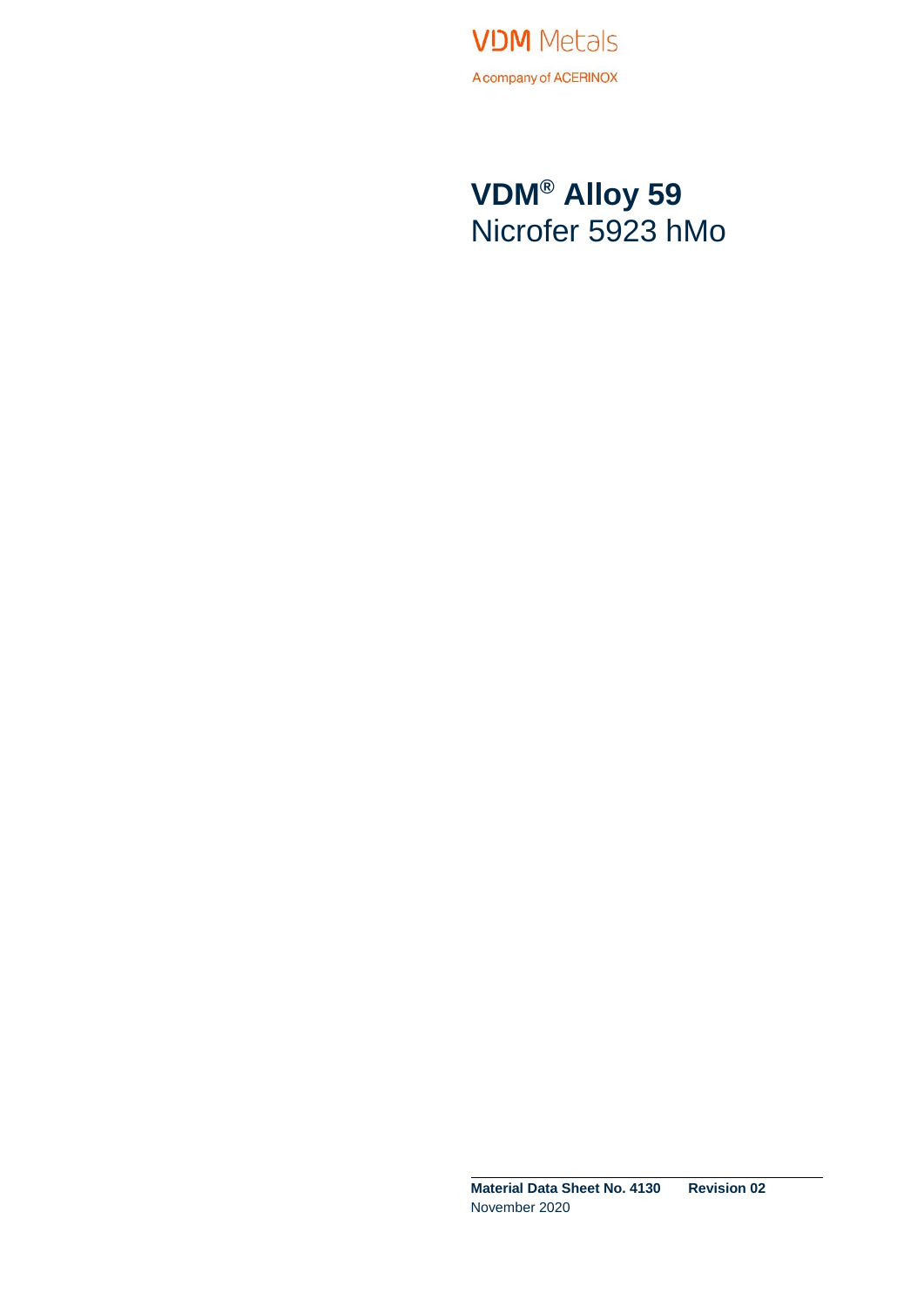### **VDM® Alloy 59** Nicrofer 5923 hMo

VDM® Alloy 59 is a nickel-chrome-molybdenum alloy developed by VDM Metals, which has particularly low concentrations of carbon and silica and it is characterized by excellent corrosion resistance as well as high strength.

VDM® Alloy 59 is characterized by:

- excellent resistance against a multitude of corrosive media under oxidizing and reducing conditions,
- outstanding resistance against chloride-induced pitting and crevice corrosion, as well as resistance against stress corrosion cracking,
- excellent resistance in mineral acids such as nitric, phosphoric, sulfuric and salt acids, but especially against sulfur/salt acid mixtures,
- excellent resistance in contaminated mineral acids,
- very good processing characteristics and weldability with low propensity to form hot cracks,
- very resistant to sensitivation.

The material is on the list of materials acceptable for the transport of hazardous goods published by the BAM [German Federal Institute for Materials Research and Testing].

#### **Designations**

| <b>Standard</b><br>______             | <b>Material Designation</b> |  |  |  |
|---------------------------------------|-----------------------------|--|--|--|
| <b>EN</b>                             | 2.4605 - NiCr23Mo16AI       |  |  |  |
| $\sim$<br><b>ISO</b><br>$\sim$ $\sim$ | 15156/MR 0175               |  |  |  |
| <b>UNS</b>                            | N06059                      |  |  |  |

#### **Standards**

| <b>Product form</b> | <b>DIN</b>     | <b>V</b> dTÜV | <b>ASTM</b>                  | <b>ASME</b>                    | <b>NACE</b>               | others |
|---------------------|----------------|---------------|------------------------------|--------------------------------|---------------------------|--------|
| Sheet               | 17750<br>17744 | 505           | <b>B</b> 575                 | SB 575                         | MR 0175/ISO 15156         |        |
| <b>Strip</b>        | 17744          | 505           | <b>B</b> 575                 | SB 575                         | MR 0175/ISO 15156 API 5LD |        |
| Bar                 | 17752<br>17744 | 505           | <b>B</b> 574<br><b>B</b> 564 | <b>SB 574</b><br><b>SB 564</b> | MR 0175/ISO 15156         |        |
| Wire                | 17744          |               |                              |                                |                           |        |

Table 1 – Designations and standards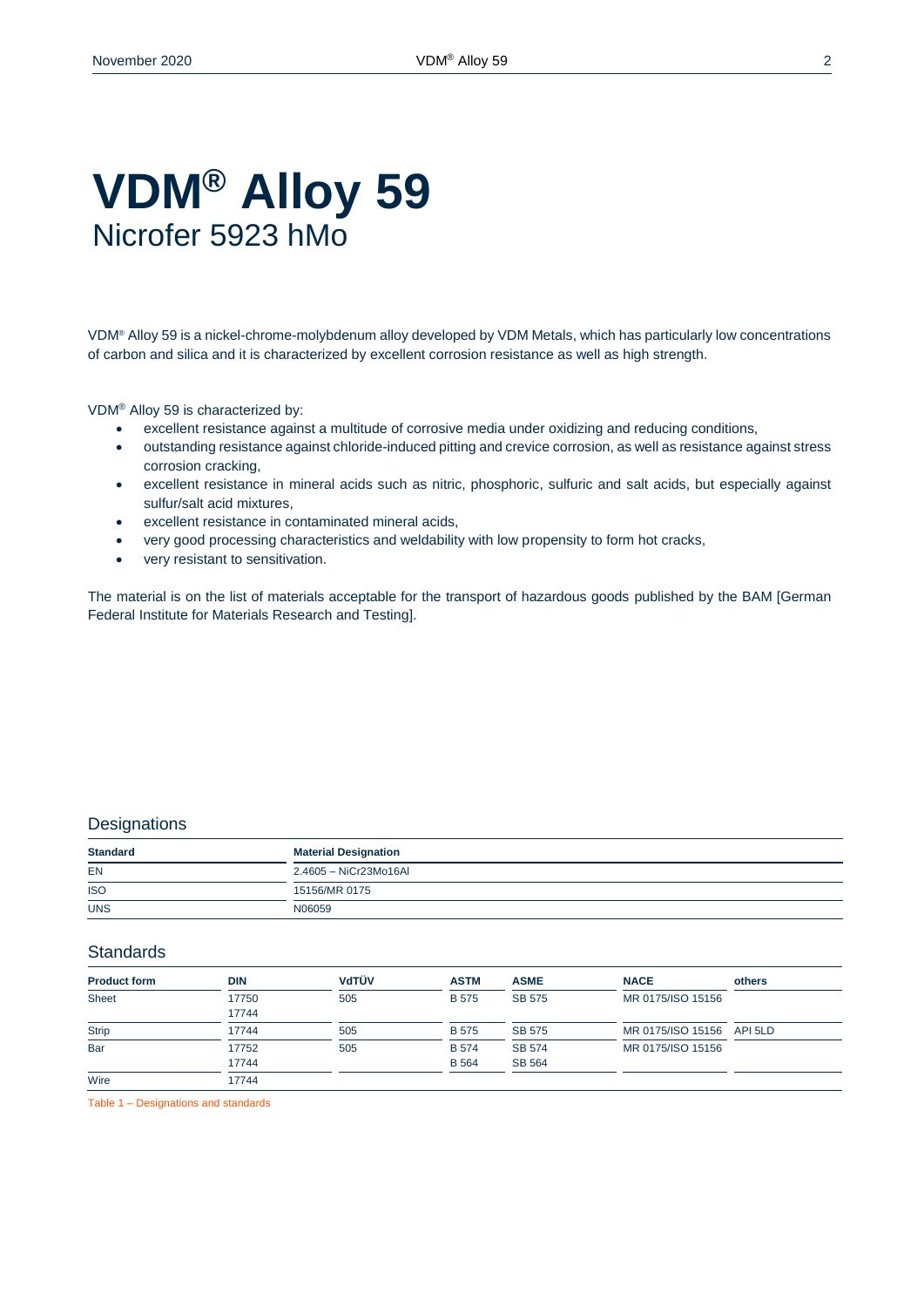## **Chemical composition**

|      | Fe |      | Ni   | Mo                                                                        |      |      | Mn  | Si  | Cu  |       | Al  | Сo  |
|------|----|------|------|---------------------------------------------------------------------------|------|------|-----|-----|-----|-------|-----|-----|
| Min. |    | 22.0 |      | 15,0                                                                      |      |      |     |     |     |       |     |     |
| Max. | .5 | 24.0 | Bal. | 16.5                                                                      | 0.01 | 0,01 | 0,5 | 0.1 | 0.5 | 0.015 | 0.4 | 0,3 |
|      |    |      |      | Due to technical reasons the alloy may contain other elements then listed |      |      |     |     |     |       |     |     |

Table 3 – Chemical composition (%) according to VdTÜV data sheet 505

## **Physical properties**

| <b>Density</b>                           | <b>Melting range</b>     | Relative magnetic permeability at 20 °C (68 °F) |
|------------------------------------------|--------------------------|-------------------------------------------------|
| 8,6 g/cm <sup>3</sup> bei 20 °C          | 1.310 bis 1.360 °C       | 1.001                                           |
| 537 lb/ft <sup>3</sup> at 68 $\degree$ F | $(710 - 738 \text{ °F})$ |                                                 |

| Temperature |       | Specific heat capacity |                                  |                  | <b>Thermal conductivity</b>                          |                      |     | <b>Modulus of elasticity</b> |                                      | Coefficient of thermal ex-<br>pansion |  |
|-------------|-------|------------------------|----------------------------------|------------------|------------------------------------------------------|----------------------|-----|------------------------------|--------------------------------------|---------------------------------------|--|
| ۰c          | °F    | $Kg \cdot K$           | <b>Btu</b><br>$Ib \cdot {}^{o}F$ | W<br>$m \cdot K$ | $Btu \cdot in$<br>sq. ft $\cdot$ h $\cdot$ $\cdot$ F | $\mu\Omega \cdot cm$ | GPa | $106$ psi                    | $10^{-6}$<br>$\overline{\mathbf{K}}$ | $10^{-6}$<br>$\overline{\cdot}$ F     |  |
| 20          | 68    | 414                    | 0.0989                           | 10,4             | 6.01                                                 | 126                  | 210 | 30.5                         | $\overline{\phantom{a}}$             |                                       |  |
| 100         | 212   | 425                    | 0.102                            | 12,1             | 6.99                                                 | 127                  | 207 | 30.0                         | 11,9                                 | 6.61                                  |  |
| 200         | 392   | 434                    | 0.104                            | 13,7             | 7.92                                                 | 129                  | 200 | 29.0                         | 12,2                                 | 6.78                                  |  |
| 300         | 572   | 443                    | 0.106                            | 15,4             | 8.90                                                 | 131                  | 196 | 28.4                         | 12,5                                 | 6.94                                  |  |
| 400         | 752   | 451                    | 0.108                            | 17,0             | 9.82                                                 | 133                  | 190 | 27.6                         | 12,7                                 | 7.06                                  |  |
| 500         | 932   | 459                    | 0.11                             | 18,6             | 10.7                                                 | 134                  | 185 | 26.8                         | 12,9                                 | 7.17                                  |  |
| 600         | 1,112 | 464                    | 0.111                            | 20,4             | 11.8                                                 | 133                  | 178 | 25.8                         | 13,1                                 | 7.28                                  |  |

Table 3 – Typical physical properties of VDM® Alloy 59 at elevated temperatures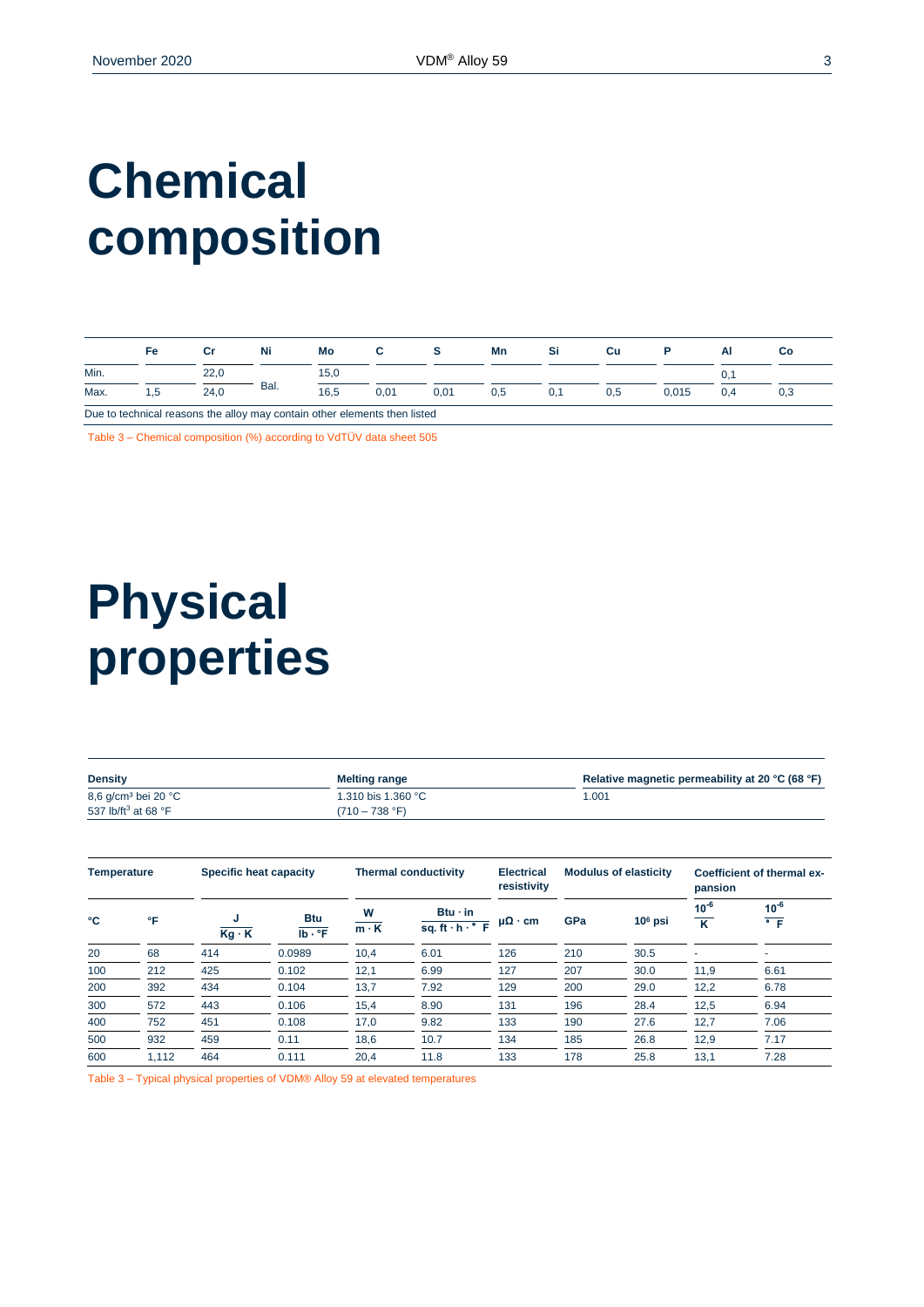## **Microstructural properties**

VDM® Alloy 59 has a cubic, face-centered crystal structure.

# **Mechanical properties**

The following properties apply to VDM® Alloy 59 in the solution-annealed condition and with the specified dimensions. The properties for larger dimensions must be agreed separately.

| <b>Temperature</b> |              | Yield strength |      | <b>Yield strength</b> |      | <b>Tensile strength</b> |         | <b>Elongation</b> |  |
|--------------------|--------------|----------------|------|-----------------------|------|-------------------------|---------|-------------------|--|
|                    |              | $R_{p,0.2}$    |      | $R_{p,1,0}$           |      | $R_m$                   |         |                   |  |
| °C                 | $^{\circ}$ E | <b>MPa</b>     | ksi  | <b>MPa</b>            | ksi  | <b>MPa</b>              | ksi     | %                 |  |
| 20                 | 68           | 340            | 49.3 | 380                   | 55.1 | 690-900                 | 100-131 | 40                |  |
| 100                | 212          | 290            | 42.1 | 330                   | 47.9 | 650                     | 94.3    | 40                |  |
| 200                | 392          | 250            | 36.3 | 290                   | 42.1 | 615                     | 89.2    | 40                |  |
| 300                | 572          | 220            | 31.9 | 260                   | 37.7 | 580                     | 84.1    | 40                |  |
| 400                | 752          | 190            | 27.6 | 230                   | 33.4 | 545                     | 79.0    | 40                |  |
| 450                | 842          | 175            | 25.4 | 215                   | 31.2 | 525                     | 76.1    | 40                |  |

Table 4 – Mechanical short-term properties at room temperature and elevated temperatures (min. values according VdTÜV material data sheet 505)

| Product-<br>form        | <b>Dimensions</b> |              | <b>Yield stress</b><br>$R_{p,0,2}$ |      | <b>Yield stress</b><br>$R_{p,1,0}$ |      | <b>Tensile strength</b><br>$R_m$ |      | <b>Elongation</b><br>at fracture<br>A |
|-------------------------|-------------------|--------------|------------------------------------|------|------------------------------------|------|----------------------------------|------|---------------------------------------|
|                         | mm                | in           | <b>MPa</b>                         | ksi  | <b>MPa</b>                         | ksi  | <b>MPa</b>                       | ksi  | $\frac{9}{6}$                         |
| Sheet/Plate $0.5 - 6.4$ |                   | 0.0197-0.252 | $\geq 340$                         | 49.3 | $\geq$ 380                         | 55.1 | $\geq 690$                       | 100  | $\geq 40$                             |
| Sheet/Plate 5 - 30      |                   | 0.0197-118   | $\geq 340$                         | 49.3 | $\geq$ 380                         | 55.1 | $\geq 690$                       | 100  | $\geq 40$                             |
| <b>Strip</b>            | $0.5$ bis $6.4$   | 0.0197-0.252 | $\geq 340$                         | 49.3 | $\geq 380$                         | 55.1 | $\geq 690$                       | 100  | $\geq 40$                             |
| Bar                     | $≤100$            | $\leq 3.94$  | $\geq 340$                         | 49.3 | $\geq 380$                         | 55.1 | $\geq 690$                       | 100  | $\geq 40$                             |
| Bar                     | $≤100$            | $\leq 3.94$  | $\geq$ 320                         | 46.4 | $\geq 360$                         | 52.1 | $\geq 650$                       | 94.3 | $\geq 40$                             |

Table 5 – Mechanical properties at room temperature (min. values according VdTÜV material datasheet 505)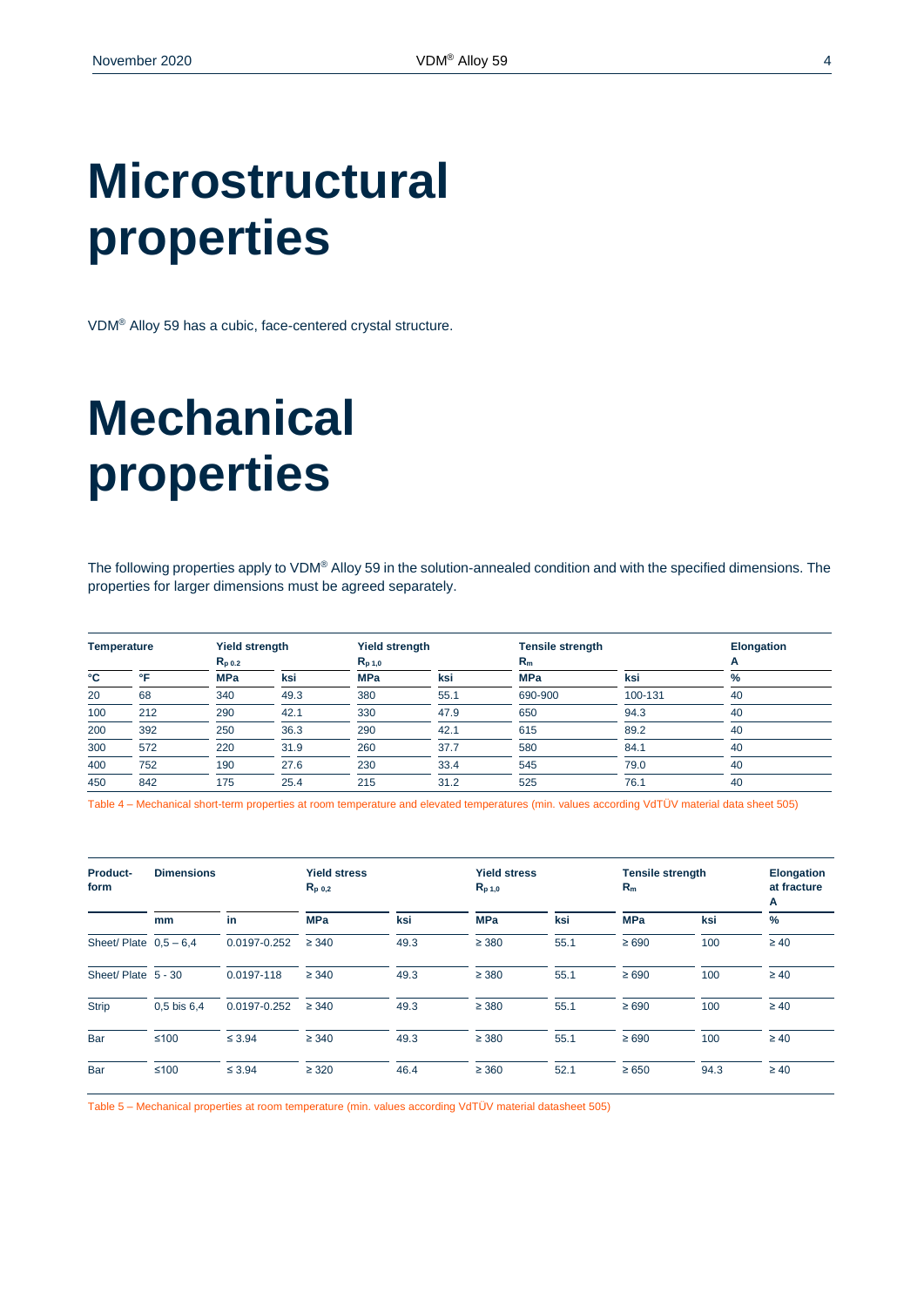#### **ISO V impact value1)**

| ISO-V impact strength                        |                                 |                                             |
|----------------------------------------------|---------------------------------|---------------------------------------------|
| ak (mean value)                              | 225 J/ $cm2$<br>(minimum)       | ≥ 200J/cm <sup>2</sup> at -196 °C (-122 °F) |
| $ISO - V$ notch impact enegery <sup>1)</sup> |                                 |                                             |
| Kv                                           | 180 J (133 ft/lbf)<br>(minimum) | ≥160J at -196 °C (-122 °F)                  |
| 2) Source: VdTÜV- material datasheet 505     |                                 |                                             |

<sup>1)</sup> Cut axis perpendicular to the surface, sheet thickness  $<= 60$  mm

Average value of 3 samples. Only one value can fall below the minimum average value at most by 30%.

The requirements refer to normal samples according to DIN EN ISO 148-1. For undersized samples, the values must be agreed separately with the manufacturer.

The values also apply for the heat-affected zone in welded joints.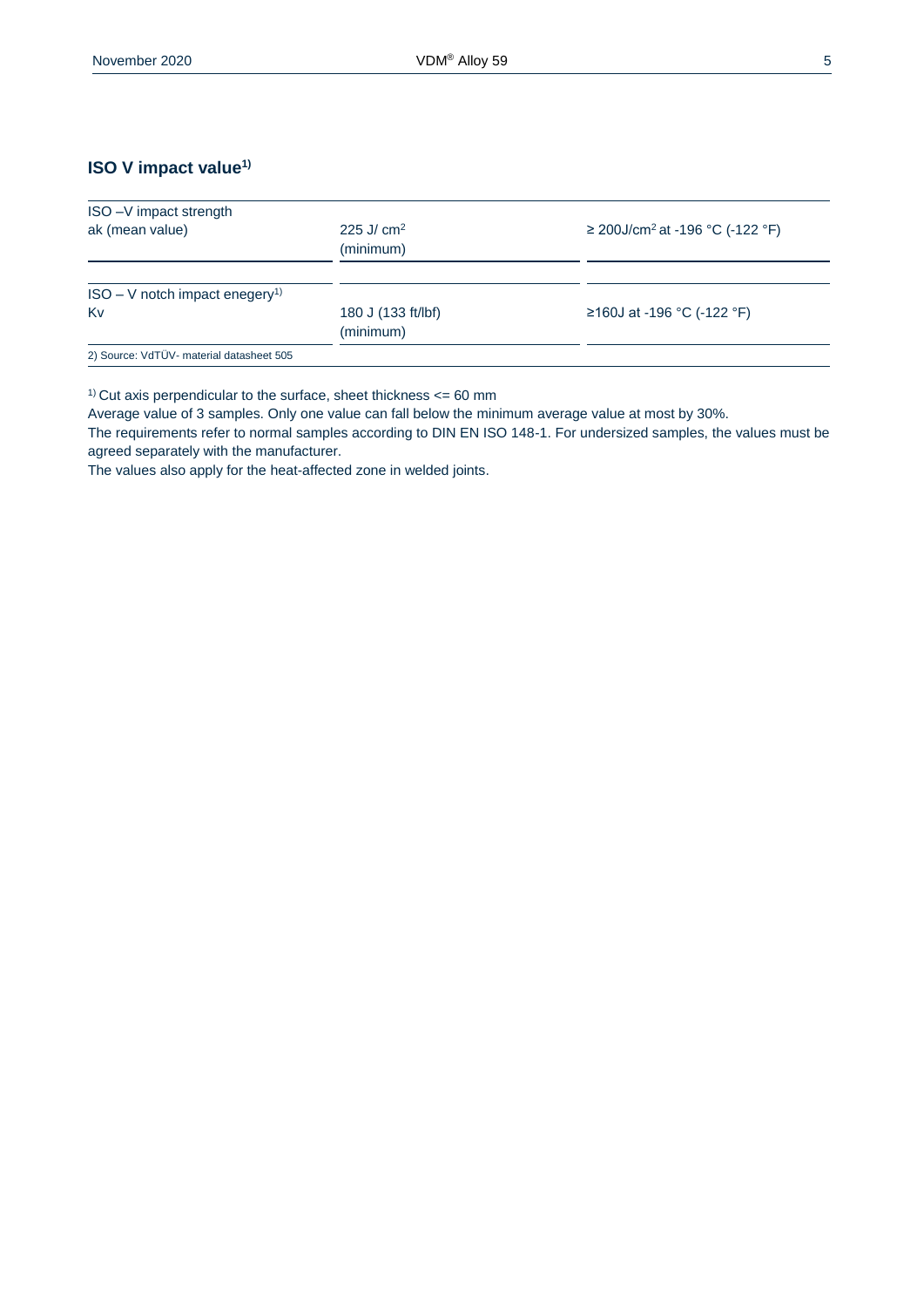### **Corrosion resistance**

Due to the extremely low carbon and silica concentrations, VDM® Alloy 59 has no propensity for grain boundary dispersions in hot forming or welding. The alloy can therefore be used in many chemical processes with oxidizing and reducing media. Furthermore, VDM® Alloy 59 is more resilient against chloride ion attack due to its high nickel, chrome and molybdenum concentrations.

The corrosion tests described in the relevant standards usually refer to oxidizing conditions under which the VDM® Alloy 59 has proven to be clearly superior over all other Ni-Cr-Mo alloys. But VDM® Alloy 59 is also highly resistant under reducing conditions. Accordingly, its corrosion rate in boiling 10%-sulfuric acid is less than one-third of the attack measured on other introduced Ni-Cr-Mo alloys. With this excellent behavior, the alloy has also become successfully established in the chemical process industry in applications with reducing media.

Figures 1 and 2 show the excellent corrosion resistance of VDM® Alloy 59 in hydrochloric acid and sulfuric acid. Optimal corrosion resistance, however, can only be assured if the material is used in clean, metallic bright condition.



Fig. 1: ISO corrosion diagram of VDM® Alloy 59 in hydrochloric acid, as determined by static immersion tests

Fig. 2: ISO corrosion diagram of VDM® Alloy 59 in sulfuric acid, as calculated based on static immersion tests over at least 120h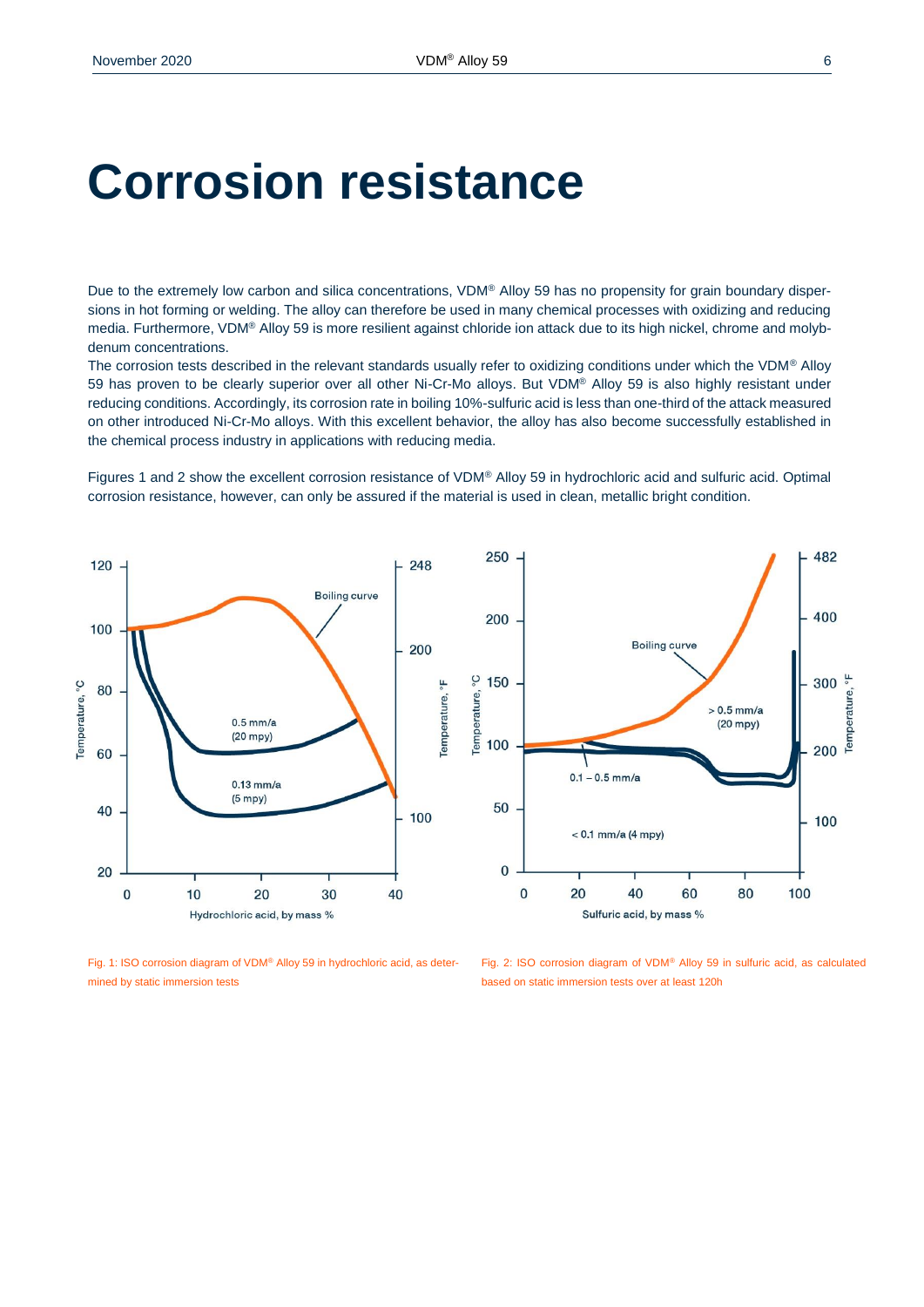# **Applications**

VDM® Alloy 59 is suitable for a wide spectrum of applications in chemistry, petro chemistry, energy and environmental engineering. Typical applications are:

- Plant components for organic chemistry processes with media containing chloride, especially where catalytic systems on chloride basis are used.
- Multi-purpose plants in the chemicals industry
- Plant parts in active substance preparation and the pharmaceuticals industry
- Scrubber, heat exchangers, flaps, ventilators and agitators for flue gas desulfurization (FGD) in fossil fuel power plants and waste combustion plants
- SO<sub>2</sub>-washers for ship diesel engines
- Components for seawater and concentrated brines
- Equipment and components for geothermal energy and acid gas applications
- Reactors for acetic acids and acetic anhydrides
- Reactors for hydrofluoric acid
- Sulfuric acid coolers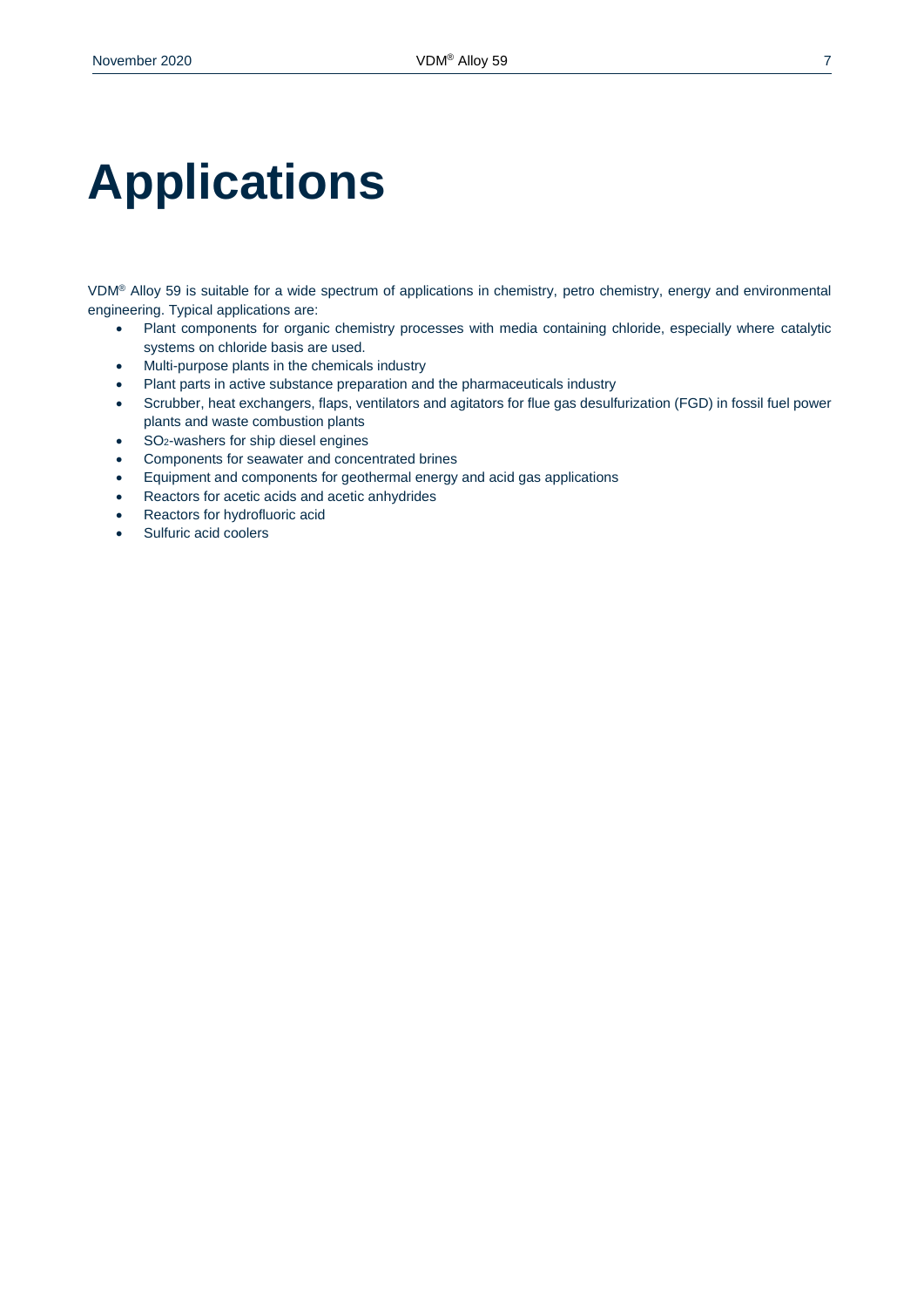### **Fabrication and heat treatment**

VDM® Alloy 59 is ideally suited for processing by means of common industrial processing techniques.

#### **Heating**

It is important that the workpieces are clean and free of any contaminants before and during heat treatment. Sulfur, phosphorus, lead and other low-melting point metals can result in material damage during the heat treatment. This type of contamination is also contained in marking and temperature-indicating paints or pens, and also in lubricating grease, oils, fuels and similar materials. The sulfur content of fuels must be as low as possible. Natural gas should contain less than wt.-0.1% sulfur. Heating oil with a maximum sulfur content of wt.-0.5% is also suitable. Electric furnaces are to be preferred due to precise temperature control and lack of contaminants due to fuel. The furnace temperature should be set between neutral and slightly oxidizing and should not change between oxidizing and reducing. The workpieces must not come in direct contact with flames.

#### **Hot forming**

VDM® Alloy 59 should be hot-worked in a temperature range between 1,180 and 950 °C (2,156-1,742 °F) with subsequent rapid cooling down in water or air. For heating up, workpieces should be placed in a furnace which has been heated up to the maximum hot forming temperature. Heat treatment after hot forming is recommended for achieving optimal corrosion behavior.

#### **Cold forming**

The workpieces should be in the annealed condition for cold forming. VDM® Alloy 59 has a significantly better work hardening rate than the widely used austenitic stainless steels. This must be taken into account during the design and selection of forming tools and equipment and during the planning of forming processes. Intermediate annealing is necessary for major cold forming work. For cold forming of > 15%, a final solution annealing must be conducted.

#### **Heat treatment**

The solution annealing should take place at temperatures between 1,100 and 1,180 °C (2,012-2,156 °F), preferably at 1,120°C (2,049 °F). The retention time during annealing depends on the semi-finished product thickness and it is calculated as follows:

- For thicknesses d ≤ 10mm, the retention time is  $t = d \cdot 3$ min/mm
- For thicknesses d = 10 to 20 mm, the retention time t = 30 min +  $(d 10$  mm)  $\cdot$  2 min/mm
- For thicknesses  $d > 20$  mm, the retention time  $t = 50$  min +  $(d 20$  mm)  $\cdot$  1 min/mm

The retention time commences with material temperature equalization; longer times are generally considerably less critical than retention times that are too short.

Cooling down should be accelerated with water or air in order to achieve optimum properties. The material must be placed in a furnace that has been heated up to the maximum annealing temperature before any heat treatment. For strip and wire products, the heat treatment can be performed in a continuous furnace at a speed and temperature that is adapted to the material thickness. The cleanliness requirements listed under "Heating" must be observed.

#### **Descaling and pickling**

Oxides of VDM® Alloy 59 and heat tint in the area around welds adhere more strongly than in stainless steels. Grinding using extremely fine abrasive belts or grinding discs is recommended. It is imperative that grinding burns be avoided. Before pickling in saltpeter-hydrofluoric acid mixtures, the oxide layers should be destroyed by abrasive blasting or fine grinding, or pre-treated in salt baths. The pickling baths used should be carefully monitored with regard to concentration and temperature.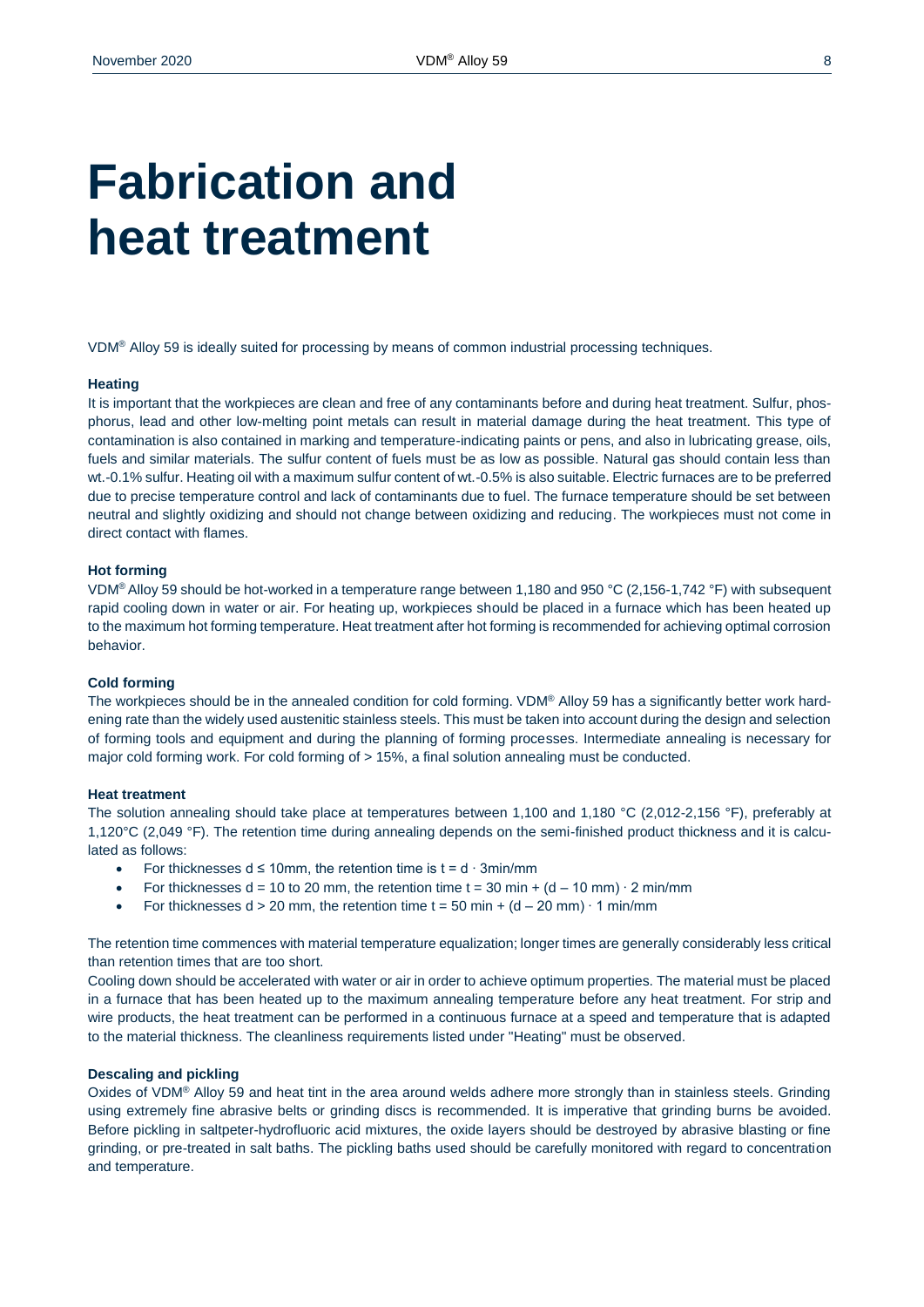#### **Machining**

Machining of VDM® Alloy 59 should take place in an annealed condition. Because of the considerably elevated tendency toward work hardening in comparison with low-alloy austenitic stainless steels, a low cutting speed and a feed level that is not too high should be selected and the cutting tool should be engaged at all times. An adequate chip depth is important in order to cut below the previously formed strain-hardened zone. Optimum heat dissipation through the use of large quantities of suitable, preferably aqueous, lubricants has considerable influence on a stable machining process.

### **Welding information**

When welding nickel alloys and special stainless steels, the following information should be taken into account:

#### **Safety**

The generally applicable safety recommendations, especially for avoiding dust and smoke exposure must be observed.

#### **Workplace**

A separately located workplace, which is specifically separated from areas in which C steel is being processed, must be provided. Maximum cleanliness is required, and drafts should be avoided during gas-shielded welding.

#### **Auxiliary equipment and clothing**

Clean fine leather gloves and clean working clothes must be used.

#### **Tools and machines**

Tools that have been used for other materials may not be used for nickel alloys and stainless steels. Only stainless steel brushes may be used. Machines such as shears, punches or rollers must be fitted (e.g. with felt, cardboard, films) so that the workpiece surfaces cannot be damaged by such equipment due to pressed-in iron particles as this can lead to corrosion.

#### **Edge preparation**

Edge preparation should preferably be carried out using mechanical methods such as lathing, milling or planing. Abrasive waterjet cutting or plasma cutting is also possible. In the latter case, however, the cut edge (seam flank) must be cleanly reworked. Careful grinding without overheating is also permissible.

#### **Striking**

Striking may only take place in the seam area, such as on the seam flanks or on an outlet piece, and not on the component surface. Scaling areas are places that may be more susceptible to corrosion.

#### **Included angle**

Compared to C-steels, nickel alloys and special stainless steels exhibit lower thermal conductivity and greater heat expansion. Larger root gaps and root openings (1 to 3 mm) are required to live up to these properties. Due to the viscosity of the welding material (compared to standard austenitic steels) and the tendency to shrink, included angles of 60 to 70° – as shown in figure 3 – have to be provided for butt welds.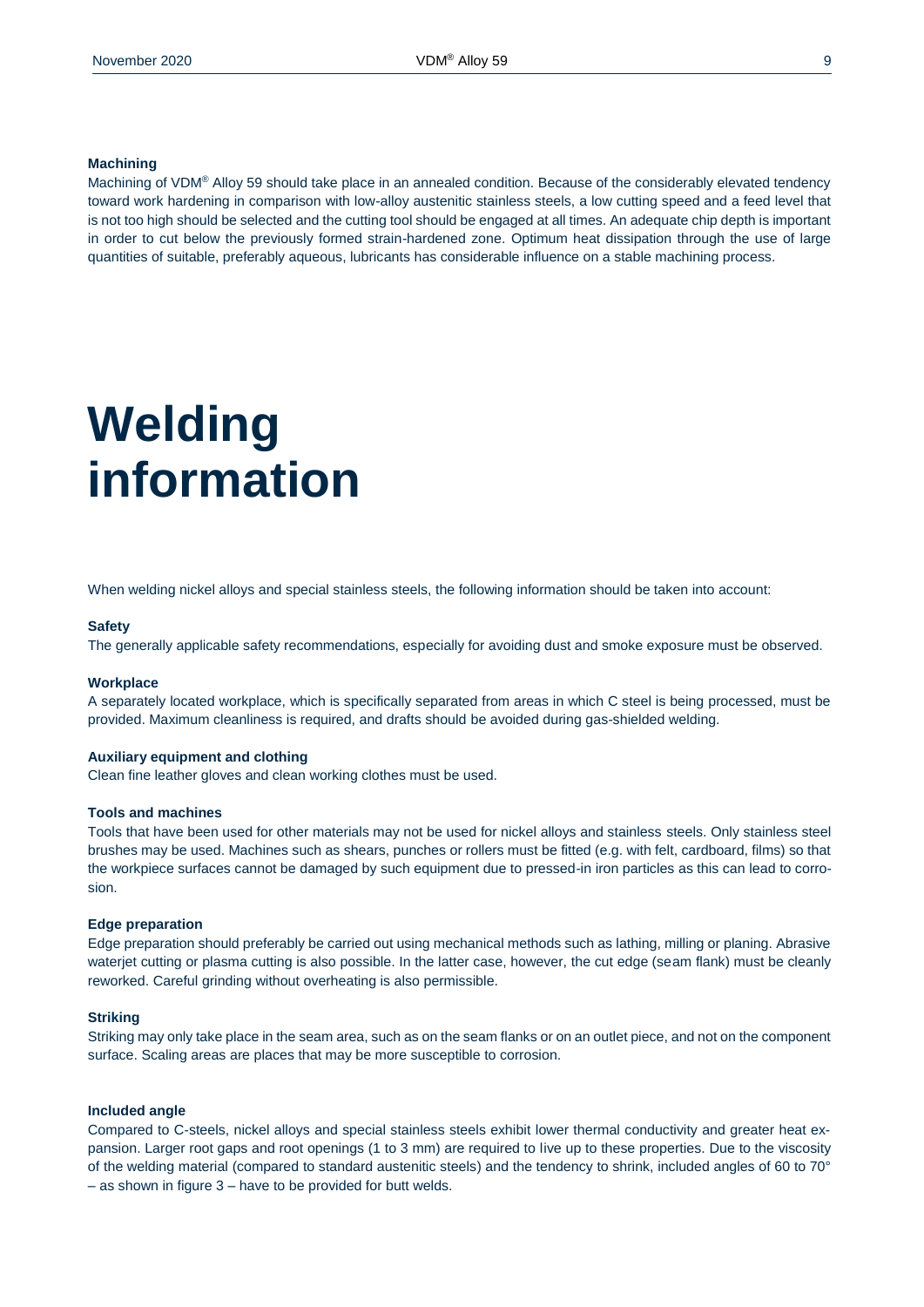



#### **Cleaning**

Cleaning of the base material in the seam area (both sides) and the welding filler (e.g. welding rod) should be carried out using acetone.

#### **Welding technique**

VDM® Alloy 59 can be welded using conventional processes with metals of the same type as well as many other metals. This includes TIG, GMAW (MIG/MAG), plasma, electron beam welding and handheld electrical welding. The use of a pulse technique is preferable during shielding gas welding processes. The use of a multi-component shielding gas (Ar + He + H2 + CO2) with low CO2 concentrations (< 0.12%) is recommended for the MAG process. For welding, VDM® Alloy 59 should be in a solution-annealed condition and free of scale, grease and markings. When welding the root, care should be taken to achieve best quality root protection using pure argon (argon 4.6) so that the welding edge is free of oxides after welding the root. Root protection is also recommended for the first and, in certain cases depending on the welded construction, also for the second intermediate layer weld after root welding. Any heat tint in the intermediate layers must be removed while the welding edge is still hot, preferably by means of a stainless steel brush.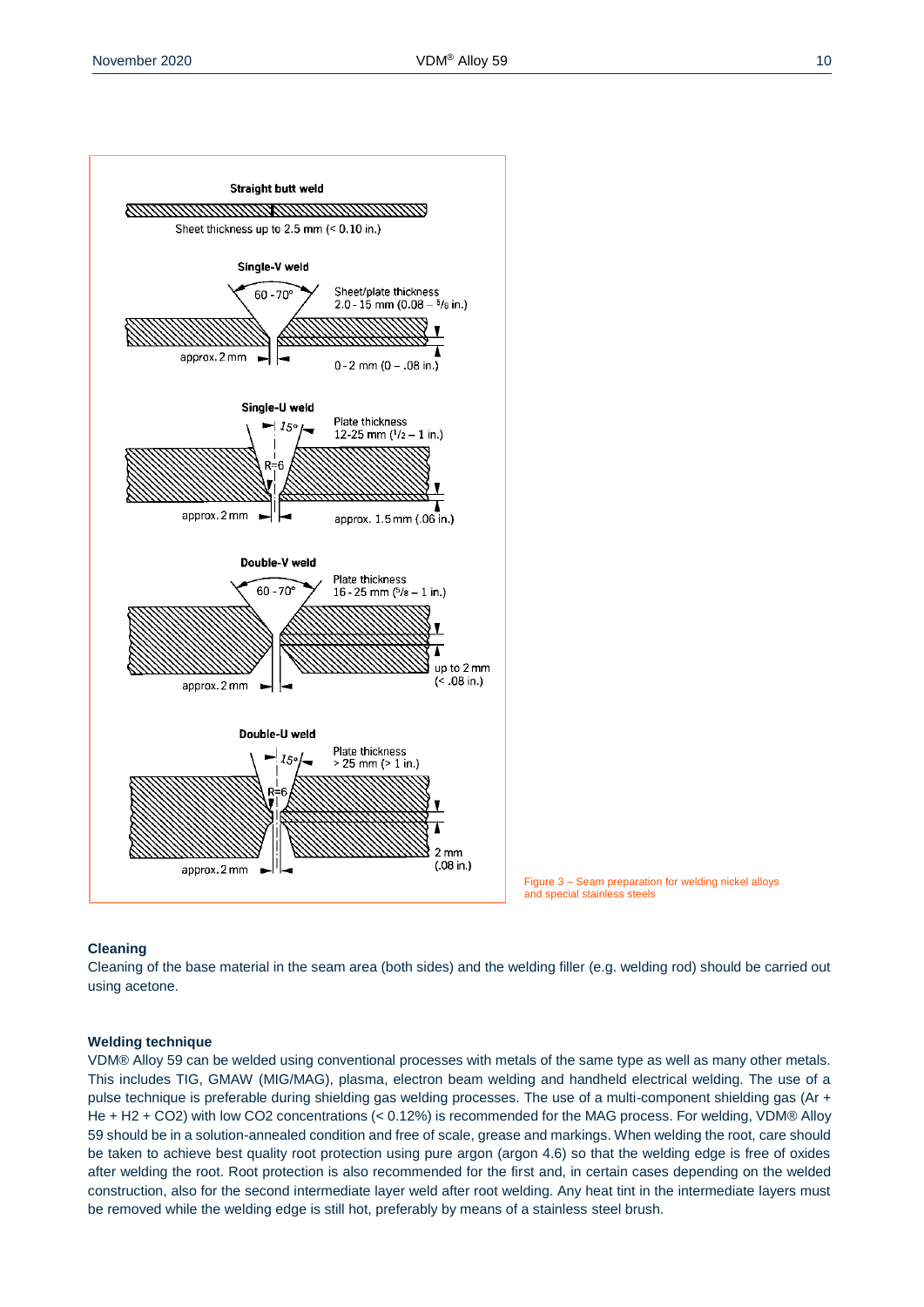#### **Welding filler**

The use of the following fillers is recommended for gas-shielded welding methods:

Welding rods and wire electrodes: VDM® FM 59 (material no. 2.4607) UNS N06059 AWS A5.14: ERNiCrMo-13 DIN EN ISO 18274: S Ni 6059 (NiCr23Mo16)

#### **Welding parameters and influences**

It must be ensured that work is carried out using targeted heat application and low heat input as listed in Table 6 as an example. The stringer bead technique is recommended. The interpass temperature should not exceed 120°C. In principle, checking of welding parameters is necessary.

Heat input Q can be calculated as follows:

$$
Q = \frac{U \cdot 1 \cdot 60}{v \cdot 1,000} \cdot \left(\frac{kJ}{cm}\right)
$$

 $U =$  arc voltage, volts I = welding current strength, amperes

 $v =$  welding speed, cm/min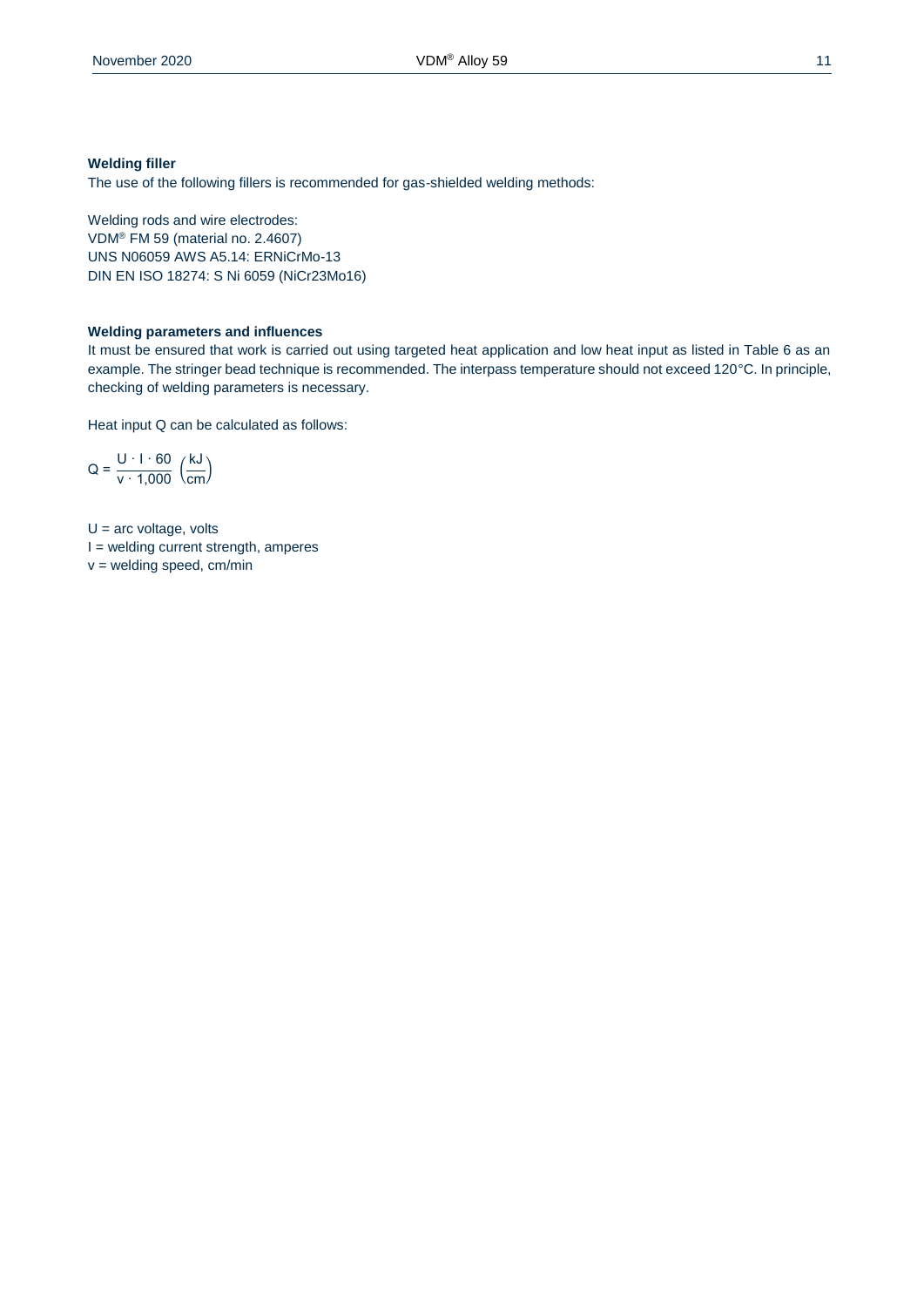| Thick-<br>ness             | Welding pro- Filler material<br>cess                                                                                                                  |                                     |                          | Root pass <sup>1)</sup> |            | passes              | Internediate and final | Welding<br>speed | <b>Shielding gas</b>                          |                        |
|----------------------------|-------------------------------------------------------------------------------------------------------------------------------------------------------|-------------------------------------|--------------------------|-------------------------|------------|---------------------|------------------------|------------------|-----------------------------------------------|------------------------|
| mm (in)                    |                                                                                                                                                       | <b>Diameter</b><br>mm (in)          | <b>Speed</b><br>(m/min.) | $\mathsf{I}$ in (A)     | U in $(V)$ | $\mathsf{I}$ in (A) | U in $(V)$             | (cm/min.)        | <b>Type</b>                                   | Rate<br>$($ l/min. $)$ |
| 3<br>(0.118)               | m-TIG                                                                                                                                                 | $\overline{a}$<br>(0.0787)          |                          | 90                      | 10         | 110-120             | 11                     | 15               | I1, R1 with<br>max 3% H <sub>2</sub>          | $8 - 10$               |
| 6<br>(0.236)               | m-TIG                                                                                                                                                 | $2 - 2, 4$<br>$(0.0787 -$<br>0.0945 |                          | 100-110                 | 10         | 120-140             | 12                     | $14 - 16$        | I1, R1 with<br>max 3% H <sub>2</sub>          | $8 - 10$               |
| 8<br>(0.315)               | m-TIG                                                                                                                                                 | 2.4<br>(0.0945)                     | $\omega$                 | 100-110                 | 11         | 130-140             | 12                     | $14 - 16$        | I1, R1 with<br>max 3% H <sub>2</sub>          | $8 - 10$               |
| 10 <sup>°</sup><br>(0.394) | m-TIG                                                                                                                                                 | 2.4<br>(0.0945)                     |                          | 100-110                 | 11         | 130-140             | 12                     | $14 - 16$        | I1, R1 with<br>max 3% H <sub>2</sub>          | $8 - 10$               |
| 3<br>(0.118)               | Autom.-TIG <sup>2</sup> 1.2                                                                                                                           | (0.0472)                            | 1.2                      |                         |            | 150                 | 11                     | 25               | I1, R1 with<br>max 3% H <sub>2</sub>          | $12 - 14$              |
| 5<br>(0.197)               | Autom. - TIG <sup>2)</sup> 1.2                                                                                                                        | (0.0472)                            | 1.4                      |                         |            | 180                 | 12                     | 25               | I1, R1 with<br>max $3\%$ H <sub>2</sub>       | $12 - 14$              |
| $\overline{2}$<br>(0.0787) | Autom. TIG<br>(HD)                                                                                                                                    | 1<br>(0.0394)                       |                          |                         |            | 180                 | 11                     | 80               | I1, R1 with<br>max 3% H <sub>2</sub>          | $12 - 14$              |
| 10<br>(0.394)              | Autom. TIG<br>(HD)                                                                                                                                    | 1.2<br>(0.0472)                     |                          |                         |            | 220                 | 12                     | 40               | I1, R1 with<br>max 3% H <sub>2</sub>          | $12 - 14$              |
| $\overline{4}$<br>(0.157)  | Plasma <sup>3)</sup>                                                                                                                                  | 1,2<br>(0.0472)                     | $\mathbf{1}$             | 180                     | 25         |                     |                        | 30               | I1, R1 with<br>max 3% H <sub>2</sub>          | 30                     |
| 6<br>(0.236)               | Plasma <sup>3)</sup>                                                                                                                                  | 1,2<br>(0.0472)                     | $\mathbf{1}$             | 200-220                 | 25         |                     |                        | 26               | I1, R1 with<br>max $3\%$ H <sub>2</sub>       | 30                     |
| 8<br>(0.315)               | GMAW <sup>4)</sup><br>(MIG/Mag)                                                                                                                       | 1.0<br>(0.0394)                     | $6 - 7$                  |                         |            | 130-140             | 23-27                  | 24-30            | $11, 13-$<br>ArHe30,<br>Z-ArHeHC<br>30/2/0.12 | 18                     |
| 10<br>(0.394)              | GMAW <sup>4)</sup><br>(MIG/MAG)                                                                                                                       | 1.2<br>(0.0472)                     | $6 - 7$                  |                         |            | 130-150             | 23-27                  | 25-30            | $11, 13-$<br>ArHe30,<br>Z-ArHeHC<br>30/2/0.12 | 18                     |
| Information                | $\overline{1}$ Root pass: it must be ensured that there is sufficient root protection, for example using Ar 4.6, for all inert gas welding processes. |                                     |                          |                         |            |                     |                        |                  |                                               |                        |

<sup>2)</sup> Autom. TIG: the root pass should be welded manually (see manual TIG parameters)

3) Plasma: recommended plasma gas Ar 4.6 / plasma quantity 3.0-3.5 l/min

4) GMAW (MIG/MAG): the use of multi-component shielding gases is recommended for MAG welding.

Section energy kJ/cm: autom. TIG-HD max. 6; TIG, GMAW (MIG/MAG) manual, mechanized max. 8; plasma max. 10

The values are intended as guidance to simplify the setting of welding machines.

Table 6 – Welding parameters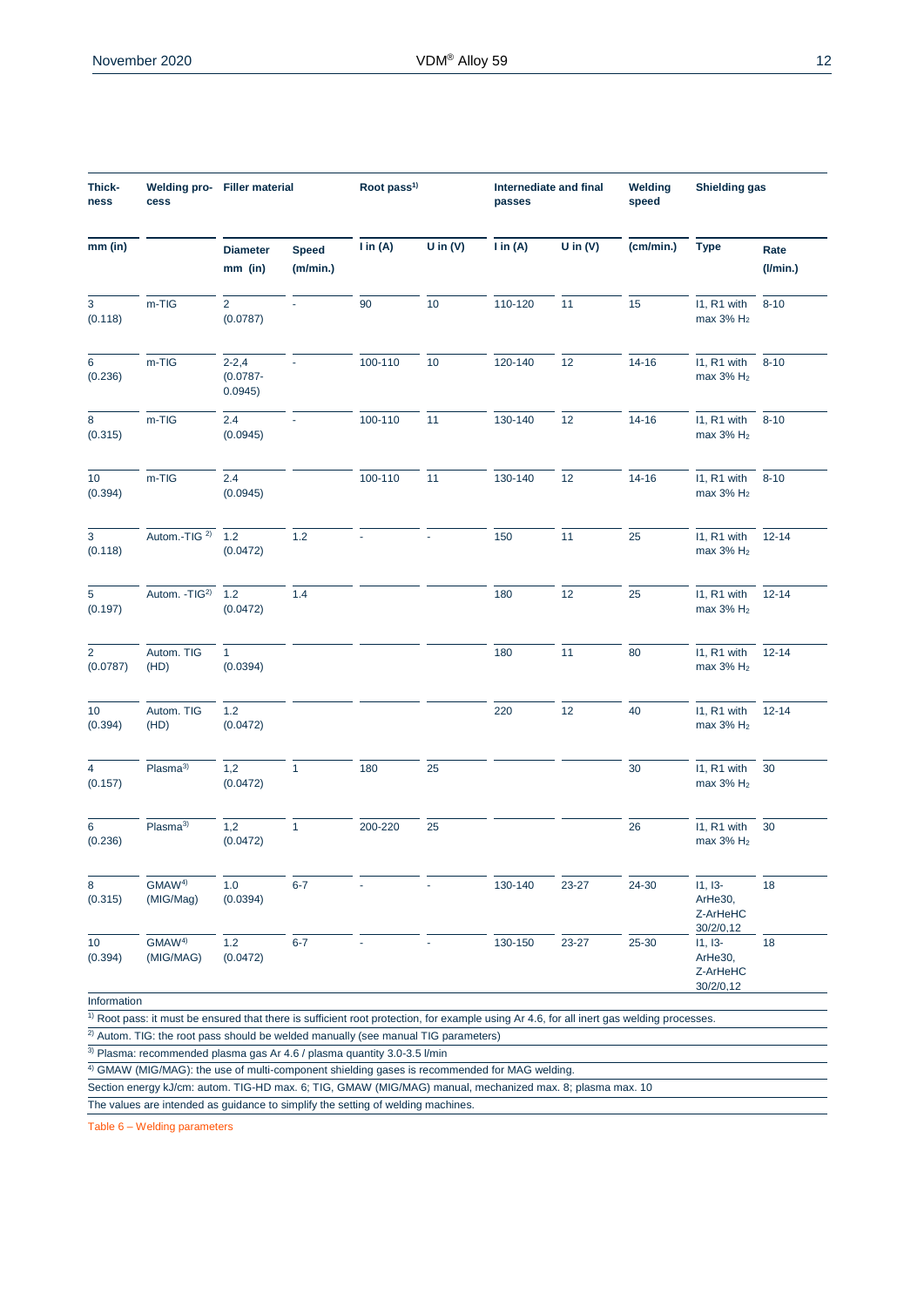# **Availability**

VDM® Alloy 59 is available in the following standard semi-finished forms:

#### **Sheet/Plate**

Delivery condition: Hot or cold rolled, heat treated, descaled or pickled

| <b>Condition</b> | <b>Thickness</b><br>$mm$ (in) | Width<br>$mm$ (in)   | Length<br>$mm$ (in) | <b>Piece Weight</b>        |
|------------------|-------------------------------|----------------------|---------------------|----------------------------|
| Cold rolled      | 1-7 (0.039-0.275)             | $\leq$ 2,500 (98.42) | $\leq$ 12,500 (492) |                            |
| Hot rolled*      | $3-55(0.11-2.165)$            | $\leq$ 2,500 (98.42) | $\leq$ 12,500 (492) | $\leq$ 2.100 kg (4,630 lb) |

#### **Strip**

Delivery condition: Cold rolled, heat treated, pickled or bright annealed

| Width<br>$mm$ (in) | mm (in) |        |                      |        |
|--------------------|---------|--------|----------------------|--------|
| 4-230              | 300     | 400    | 500                  |        |
| $(0.157 - 9.06)$   | (11.8)  | (15.7) | (19.7)               |        |
| 4-720              | 300     | 400    | 500                  |        |
| $(0.157 - 28.3)$   | (11.8)  | (15.7) | (19.7)               |        |
| 6-750              |         | 400    | 500                  | 600    |
| $(0.236 - 29.5)$   |         | (15.7) | (19.7)               | (23.6) |
| 8-750              |         | 400    | 500                  | 600    |
| $(0.315 - 29.5)$   |         | (15.7) | (19.7)               | (23.6) |
| 15-750             |         | 400    | 500                  | 600    |
| $(0.591 - 29.5)$   |         | (15.7) | (19.7)               | (23.6) |
| 25-750             |         | 400    | 500                  | 600    |
| $(0.984 - 29.5)$   |         | (15.7) | (19.7)               | (23.6) |
|                    |         |        | Coil-inside diameter |        |

Rolled sheet – separated from the coil – are available in lengths from 250-4,000 mm (9.84 to 157.48 in).

#### **Rod**

Delivery condition: Forged, rolled, drawn, heat treated, oxidized, descaled or pickled, turned, peeled, ground or polished

| <b>Dimensions</b>                        | <b>Outside diameter</b> | Length                        |
|------------------------------------------|-------------------------|-------------------------------|
|                                          | $mm$ (in)               | $mm$ (in)                     |
| General                                  | 6-800 (0.236-31.5)      | $1,500-12,000$ $(59.1 - 472)$ |
| Material specific dimensions             | 8-450 (0.315-17.7)      | 1,500-12.000 (59.1 - 472)     |
| Further shapes and dimensions on request |                         |                               |

#### **Wire**

Delivery condition: Drawn bright, ¼ hard to hard, bright annealed in rings, containers, on spools and headstocks

| <b>Drawn</b>                                            | <b>Hot rolled</b>  |
|---------------------------------------------------------|--------------------|
| $mm$ (in)<br><b>Contract Contract Contract Contract</b> | mm (in)            |
| $0.16 - 10(0.006 - 0.04)$                               | 5.5-19 (0.22-0.75) |
|                                                         |                    |

Other shapes and dimensions such as discs, rings, seamless or longitudinally welded pipes and forgings can be requested.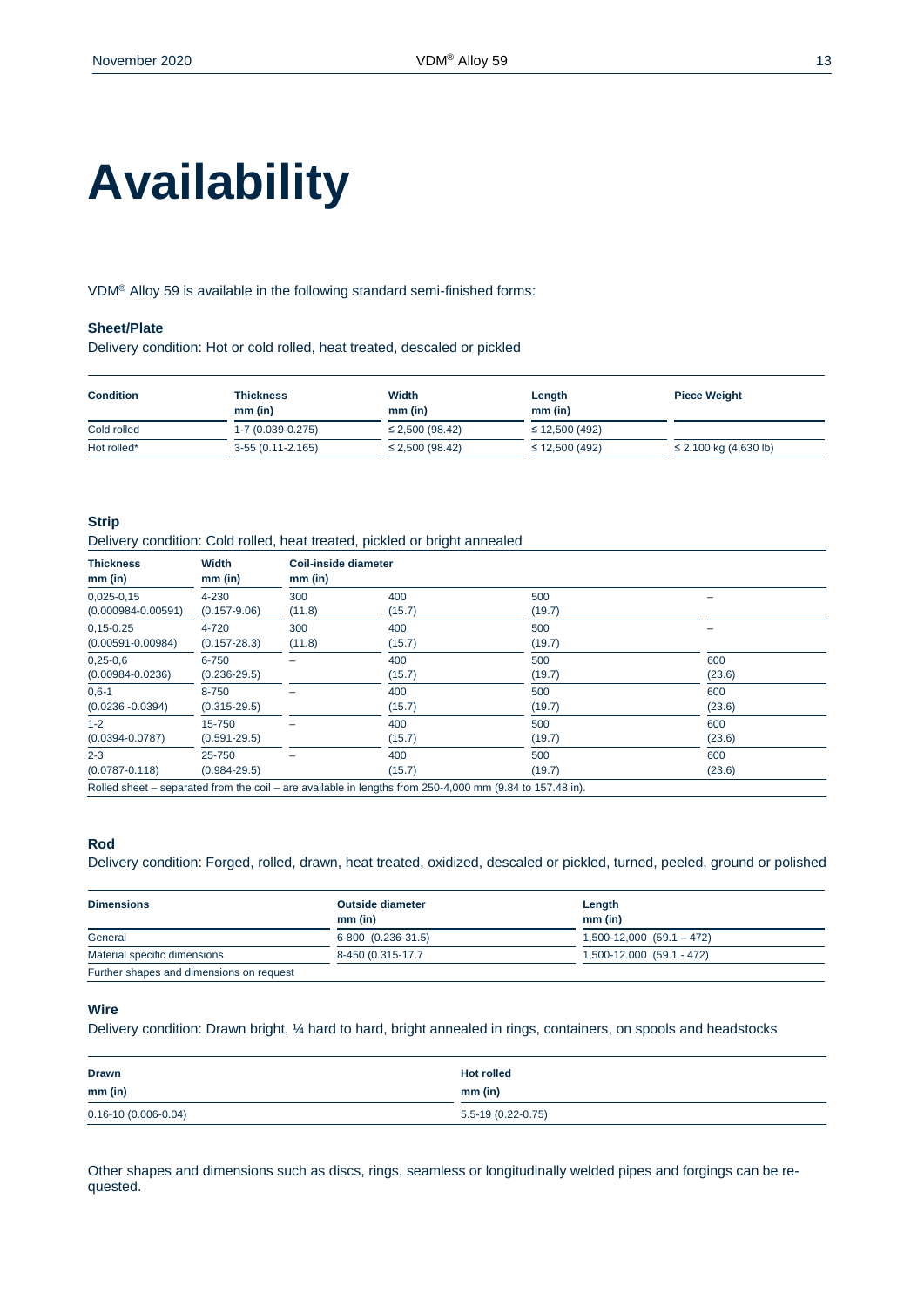### **Publications**

The following technical literature has been published about the material VDM® Alloy 59:

M. Jasner, W. Herda, M. Rockel: Crevice corrosion behaviour of high-alloyed austenitic steels and nickel-base alloys in seawater, determined under various test conditions; Applications of Stainless Steel 92, Lohf. Proc., Stockholm, 446 – 457 (1992).

M. Rockel, G. K. Grossmann: Metallische Werkstoffkonzepte für Rauchgasentschwefelungsanlagen [Metal Materials Concepts for Flue Gas Desulfurization Systems]; Stahl '92, issue 4/92. R. Kirchheiner, F. Stenner: Metallische Verbundwerkstoffe garantieren Korrosionsschutz auf Lebenszeit [Metal Compound Materials Guarantee Corrosion Protection for a Lifetime]; VDI Reports No. 1027, 1992.

R. Kirchheiner, M. Köhler, U. Heubner: Nicrofer 5923 hMo, ein neuer hochkorrosionsbeständiger Werkstoff für die Chemische Industrie, die Umwelttechnik und verwandte Anwendungen; [A New Highly Corrosion Resistant Material for the Chemicals Industry, Environmental Engineering and Related Applications]; Werkstoffe und Korrosion 43, 388–395 (1992).

U. Heubner, M. Köhler: Das Zeit-Temperatur-Ausscheidungs- und das Zeit-Temperatur- Sensibilisierungs-Verhalten von hochkorrosionsbeständigen Nickel-Chrom-Molybdänlegierungen [The Time-Temperature Precipitation and Time-Temperature Sensitization Behavior of Highly Corrosion-Resistant Nickel-Chrome-Molybdenum Alloys]; Werkstoffe und Korrosion 43, 181–190 (1992).

D. C. Agarwal, W. R. Herda, J. Klöwer: Case Histories on Solving Severe Corrosion Problems in the CPI and other Industries by an advanced Ni-Cr-Mo Alloy 59 (UNS N06059); CORROSION 2000, Paper No. 00501, NACE International, Houston, 2000.

D. C. Agarwal, J. Klöwer: Nickel Base Alloys: Corrosion Challenges in the New Millenium; CORROSION 2001, Paper No. 01325, NACE International, Houston, 2001.

D. C. Agarwal, G. K. Grossmann: Case Histories on the use of Nickel Alloys in Municipal & Hazardous Waste Fueled Facilities; CORROSION 2001, Paper No. 01177, NACE International, Houston, 2001.

D. C. Agarwal, U. Brill, R. A, Corbett: Results of Various Tests on Welded and Unwelded alloy 59 for Rad-Waste Containers; CORROSION 2001, Paper No. 01120, NACE International, Houston, 2001.

Application case histories of Ni-Cr-Mo and 6Mo alloys in the petrochemical and chemical process industries; Stainless Steel World, May 2002.

D. C. Agarwal, U. Brill, R. Behrens; Alloy 59: UNS N06059, provides answers to many critical problems of the marine industry: Crevice Corrosion, Weld repair, SCC of Fasteners; CORROSION 2004, Paper No. 04281, NACE International, Houston, 2004.

D. C. Agarwal, R. Behrens: Results of various corrosion and mechanical tests on cold reduced bars of alloy 59, UNS N06059, for fastener applications; CORROSION 2005, Paper No. 05231, NACE International, Houston, 2005.

D. C. Agarwal: Neue Anwendung der Superlegierung Alloy 59 in der Rauchgaswäsche [New Application of the Alloy 59 Super Alloy in Flue Gas Cleaning]; ThyssenKrupp techforum, July 2005.

Volker Wahl, Helena Alves, Rolf Streib Boxberg III: More Than 20 Years of Positive Experience With Metallic FGD Scrubber, VGB Workshop Flue Gas Cleaning Coppenhagen 2016.

Dr. Helena Alves, Helmut Werner, D.C. Agarwal: Corrosion performance and applications of Alloy 31 and Alloy 59 in sulfuric acid media. Corrosion 2006, Paper 06222, NACE International.

D.C. Agarwal, Helena Alves: Applications of Alloy 59 (UNS N06059) and ALLOY 31 (UNS N08031) in mitigating corrosion problems in CPI and petrochemical. Corrosion 2007, Paper 07186, NACE International.

Helena Alves, Martin Schmitz-Niederau: Successful applications of nickel-alloys and high alloyed stainless steels in seawater service.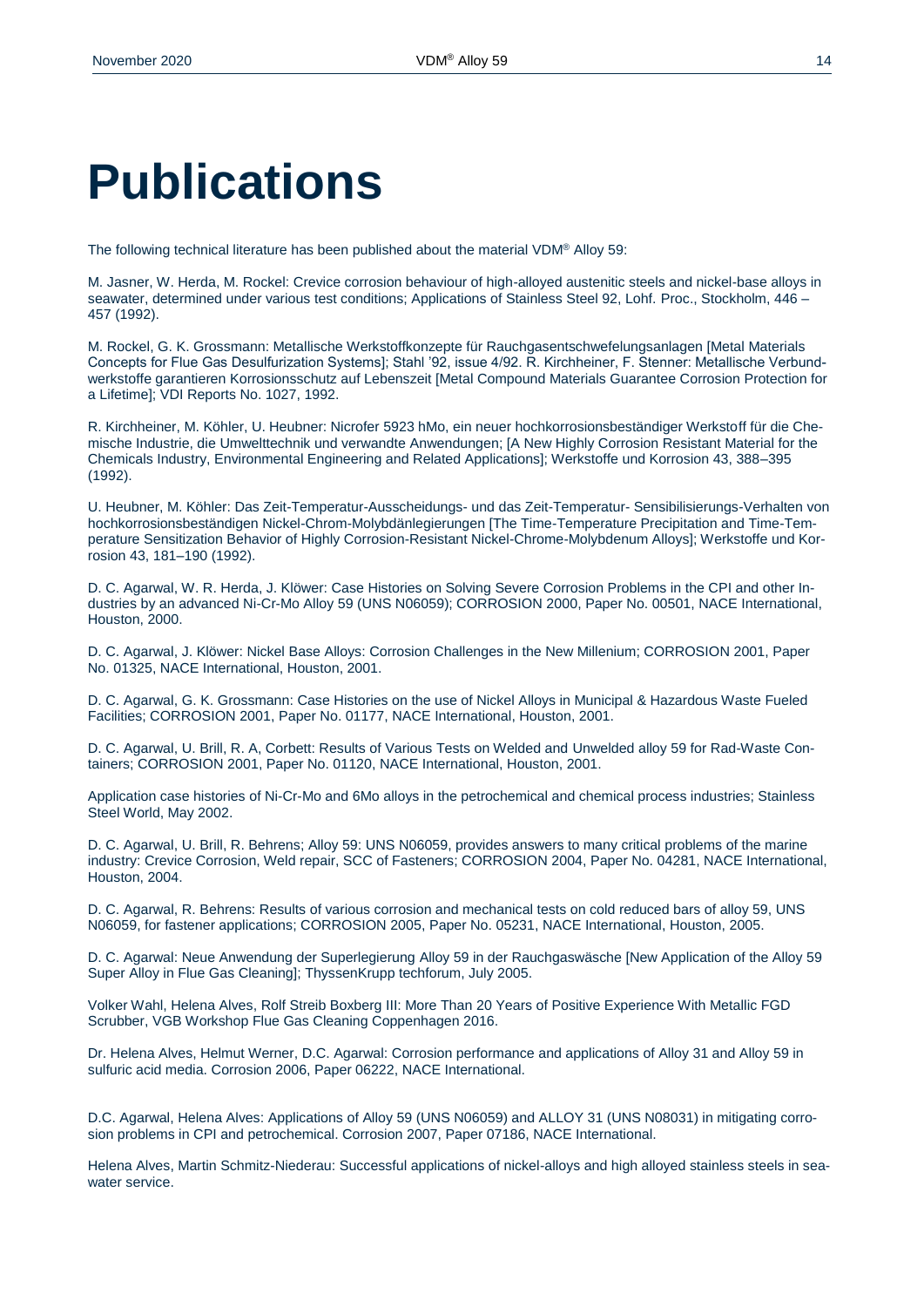Helena Alves, Ralph Baessler: New results on the selection of nickel alloys and a 6% Mo special stainless steel for hightemperature acid service. Corrosion 2009, Paper 09369, NACE International.